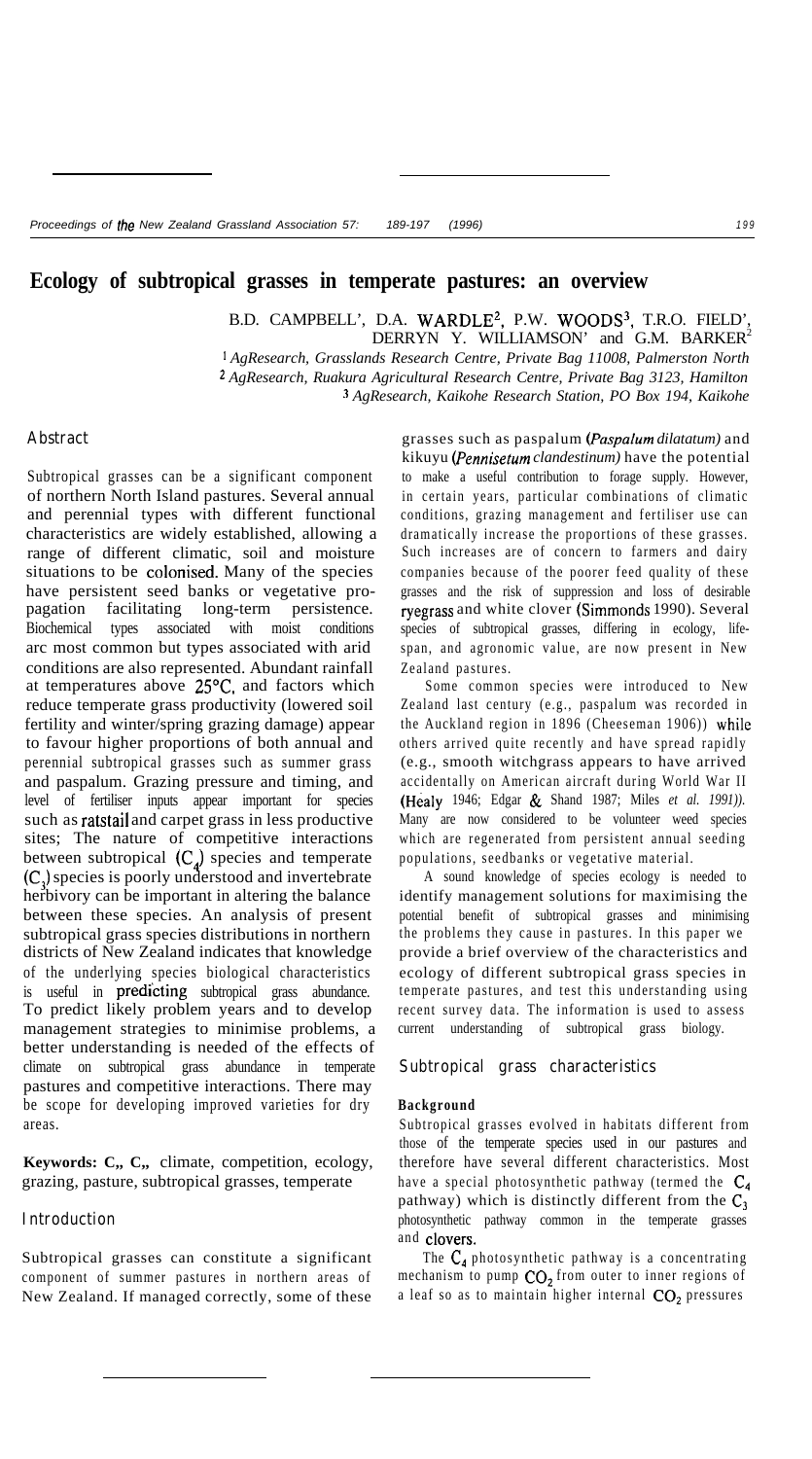for incorporating carbon into growing tissues (Pearcy & Ehleringer 1984). This allows potentially higher photosynthetic efficiency than  $C_3$  species at higher temperatures and also potentially higher water use efficiency (the ratio of photosynthesis to transpiration) and nitrogen use efficiency, because of the smaller amount of protein needed to fix  $CO<sub>2</sub>$ . The  $C<sub>4</sub>$  species can also grow very rapidly in high light environments. Most grass genera are consistently either  $C_3$  or  $C_4$  but in four genera (including *Panicum*) both  $C_3$  and  $C_4$  species, as well as  $C_3-C_4$  intermediates, are known to exist (Hattersley & Watson 1992). Different biochemical types (NADP-ME, NAD-ME and PCK types) and leaf structural variants also exist within the  $C_4$ -type species, giving a total of  $10-13$  different  $C_4$  types (Hattersley 1992).

The  $C_4$  photosynthetic pathway does not in itself explain the complete ecology of these species. Numerous other biochemical, physiological and morphological adaptations accompany the  $C_4$  pathway, so that the subtropical  $(C_4)$  species tend to have a higher temperature optimum for growth, greater tolerance of high temperatures, higher water use efficiency, higher nitrogen use efficiency, and a greater sensitivity to chilling temperatures and frost, relative to temperate  $(C<sub>1</sub>)$  species. Individual species can differ in these attributes.

### **Characteristics of some common types in New Zealand pastures**

Several of the common perennial subtropical grasses in New Zealand (e.g., paspalum, kikuyu) can regenerate both from vegetative expansion and/or from persistent seed banks in soil and have moderate tolerance of chilling, frost and drought (Table 1). Common annual species generally also regenerate from persistent seeds in soil (as opposed to a strictly seasonal seed bank) and this may explain their widespread success. Seven of the ten species listed in Table 1 are NADP-ME or PCK types, which are commonly associated with less arid conditions (Hattersley **1992).** Indian doab, crowfoot grass and smooth witchgrass are examples of the NAD-ME biochemical types commonly associated with drier conditions. A variety of morphological and regenerative types are evident in Table 1. The importance of these adaptations in determining growth, survival and pasture community structure is considered further in the following sections.

### **Factors controlling species abundances**

#### **Climate**

Temperature correlates very highly with the percentage of  $C_4$  grasses in different areas of the world. Higher

water use efficiency means they are more likely than C<sub>3</sub> grasses to survive in hot, arid and semi-arid environments. Different physiological characteristics and temperature optima for growth in  $C_4$  and  $C_3$  species mean that seasonally-varying combinations of temperature, rainfall and irradiance have a strong influence over  $C_3/C_4$  competitive interactions and species distributions (Hattersley 1983). The  $C_3$  grasses appear to be favoured by cool, wet spring or very dry, summer conditions. If the temperature is less than 25°C when rain falls then  $C_3$  grasses are likely to dominate (Hattersley 1992). In contrast, the  $C_4$  species are favoured by hot, wet summers. Early dominance established by growth of cool-season  $C_3$  species in spring can provide a distinct competitive advantage over the later developing  $C_4$  species.

Results of a study of the distribution of native  $C_4$ grasses in Australia (Hattersley 1992), indicated that the proportion of NADP-ME and PCK biochemical types was highly positively correlated with annual rainfall, whereas the proportion of NAD-ME types was highly negatively correlated with annual rainfall. This suggests that NAD-ME type species could be considered for  $C_4$  species selection and management in drier regions. Past atmospheric  $CO<sub>2</sub>$  and/or temperatures appear to have been the main selection pressures responsible for the evolution of the  $C_4$  pathway, whereas rainfall in tropical and subtropical climates may have been the main factor responsible for divergence within the  $C_4$ type (Hattersley 1992).

Subtropical  $C_4$  grasses are often sensitive to chilling but this is not attributable to the photosynthetic pathway *per se.* The percentage of  $C_4$  species in grassland vegetation is often highly correlated with minimum night temperature (Hattersley 1992). As a consequence, relatively frost-tolerant species (e.g., paspalum) tend to be quite widely dispersed through New Zealand but other more frost susceptible species (e.g., kikuyu) have a distribution that is more restricted to northern areas of New Zealand (Field & Forde 1990).

#### **Soil fertility and structure**

Addition of nitrogen fertilisers in spring and late autumn is believed to increase the growth of ryegrass relative to subtropical grasses and therefore increases its competitive dominance. Conversely, nitrogen fertiliser applications in summer and early autumn increase the proportion of kikuyu and suppress cool-season production from ryegrass. Phosphate applications must be maintained to support clover growth in competition with vigorous subtropical grasses in summer.

In general, heavier, higher fertility soils are more likely to be dominated by paspalum, whereas light soils are more likely to be dominated by the annuals such as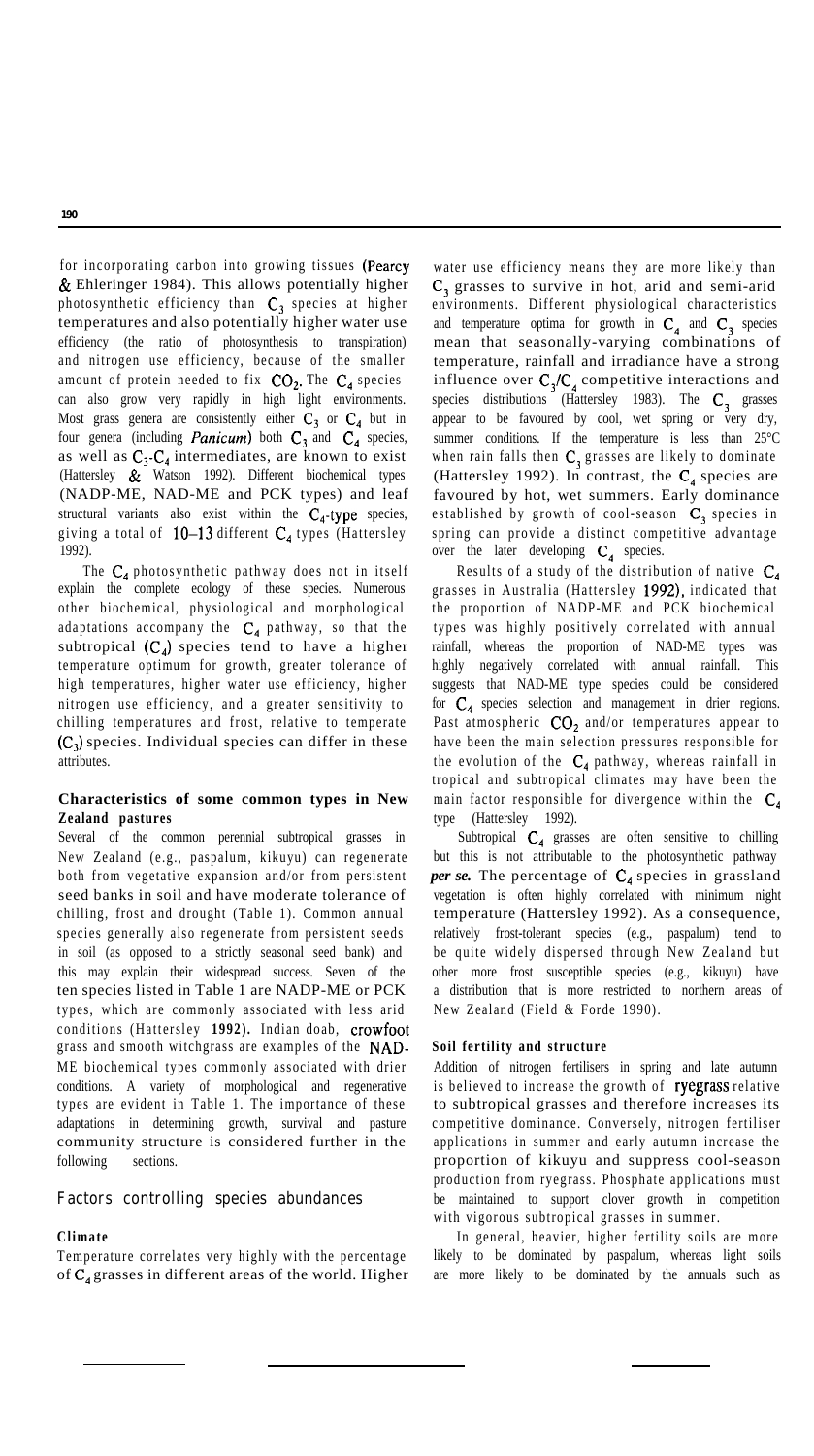summer grass, smooth witchgrass and crowfoot grass. Lower fertility hill country pastures tend to have a greater proportion of ratstail on the northerly aspects and carpet grass on the moister, southerly aspects.

### **Grazing and pasture management**

Grazing management influences subtropical species dominance through a combination of effects, including: removal of leaf mass of the species, removal of cover of companion temperate species allowing switches in composition, and damage to pasture cover at critical periods (e.g., during moisture stress) allowing subsequent ingress from seed banks or regeneration from stolons. Timing of management decisions in relation to temperate or subtropical grass growth phases will affect competitive interactions.

The few studies conducted in New Zealand on management of mixed temperate/paspalum pastures (Baars *et* al. 1979; Percival & McClintock 1982) indicate that lax grazing in spring decreases paspalum and increases ryegrass, whereas hard grazing in spring has the opposite effect. Very lax grazing in summer maximises the content of ryegrass. Hard grazing in summer with cattle may increase the proportion of paspalum as a result of ryegrass death through pulling (Baars et al. 1979). In extreme cases, severe pugging damage to pastures in winter, when soil moisture conditions are high, has the potential to severely damage temperate grass tiller populations and to create gaps for colonisation by annual subtropical grasses from the buried seed bank in spring. By contrast, paspalum may be quite tolerant of treading damage in winter due to the presence of tough rhizomes (Hunt 1979). This emphasises that consideration of the effect of grazing on competitive balances of species is especially important.

In Northland, removal of kikuyu leaf and stolon mass during autumn is critical for growth of ryegrass during winter. Intensive grazing of kikuyu during April-May is necessary to switch composition to temperate dominance in June.

# **Competition processes and vegetation dynamics**

The role of competition in affecting the success of subtropical grasses in temperate pastures is, for most species, poorly understood. In warmer conditions it is usually unclear whether the success of subtropical species results from actively displacing temperate species, or simply from colonising pasture openings created by failure of temperate species to persist. However, vegetation gaps created by opening up of pasture can act as foci for invasion by annual weedy species (Panetta & Wardle 1992). including subtropical grasses. Oscillations between cool-season annuals

(annual poa) and warm-season annuals (summer grass) occupying gaps in pasture may prevent perennial forage species from establishing (Wardle *et al.* 1994, 1995).

Once established, subtropical grasses have the potential to persist through suppressing establishment of temperate species. In New Zealand, in-depth studies have been conducted only for paspalum. Thorn *et al.* (I 986a,b) transplanted perennial ryegrass seedlings into swards with high and low paspalum density, and with and without the paspalum being trimmed. Generally, ryegrass survivorship and tiller production were greater under low levels of paspalum. Ryegrass tiller production was several times greater when paspalum was clipped. Addition of nitrogen resulted in large growth responses by ryegrass, but these were not sufficient to enhance survivorship. The frequency of ryegrass and white clover already in the pasture was considerably less in the presence of paspalum, especially during summer. The physiological basis of the apparently superior competitive ability of paspalum over ryegrass needs further investigation. For example, paspalum stores considerably more reserves (e.g., nitrogen, non-structural carbohydrates) in subterranean tissues between autumn and early spring, than does ryegrass (Thometal. 1989). This suggests that some perennial subtropical species may be more effective than temperate species at competing under low nitrogen conditions, a conclusion also supported by overseas studies (e.g., Wedin & Tilman 1993).

Characteristics of perennial temperate grass species also determine competitive effects on subtropical grasses. Forage species which exhibit strong summer activity and have greater root mass, such as tall fescue or cocksfoot, can be more competitive than ryegrass in some situations (Moloney 1990).

#### **Invertebrate pests**

Pasture damage by invertebrates can also reduce the general fitness of temperate species, allowing subtropical grass invasion. For example, lucerne flea and slugs will selectively feed on clover foliage, root knot and cyst nematodes on clover roots, and black beetle on ryegrass roots and crowns (King *et al.* **1981;** Barker 1989). Invertebrates selectively feeding on temperate species can also create gaps through enhancing the phenomenon of "ryegrass pulling", whereby cattle pull out weakened plants (e.g., Blank & Olsen 1988); the resultant gaps provide suitable microsites for annual subtropical grass (and annual poa) establishment. Gaps created by black field crickets feeding along summer cracks in pasture can result in ingress by weedy grasses, notably poa species, which can in turn be colonised by subtropical grasses the following summer (G.M. Barker, pers. obs.). Selective

**192**

-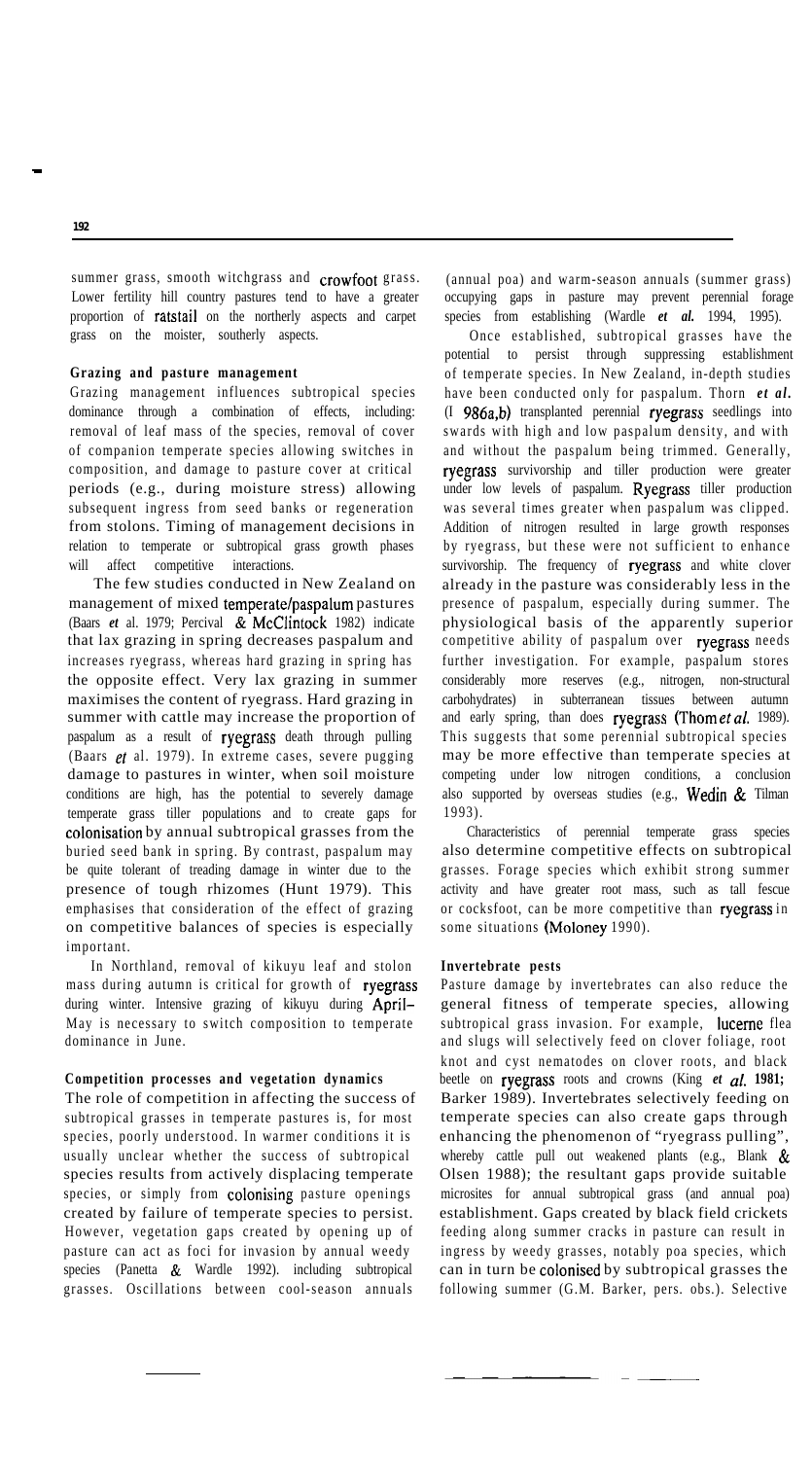| Species Name                                    | Common<br>Name                | Life<br>history' | $C_{\mathbf{A}}$ structural $C_{\mathbf{A}}$<br>type <sup>2</sup> | biochemical<br>true <sup>2</sup> | Growth form'                                                                                                                   | Regenerative<br>type <sup>3</sup> | Chilling<br>and frost<br>sensitivity | Common habitats                                                                        | Agronomic<br>value                             | Additional References                                                                                                                     |
|-------------------------------------------------|-------------------------------|------------------|-------------------------------------------------------------------|----------------------------------|--------------------------------------------------------------------------------------------------------------------------------|-----------------------------------|--------------------------------------|----------------------------------------------------------------------------------------|------------------------------------------------|-------------------------------------------------------------------------------------------------------------------------------------------|
| Axonopus affinis Chase                          | carpet grass                  | Perennial        | 'classical<br>NADP-ME                                             | NADP-ME                          | spreading, stoloniferous, culm<br>250-700 mm, erect-bent, branching,<br>rooted at nodes                                        | V.Bs                              | low                                  | warm. moist sites, low<br>fertility summer-dry soils                                   | low. commercial<br>cultivars exist             | Arnold (1953)                                                                                                                             |
| Cynodon dactylon L.                             | Indian doab.<br>Bermuda grass | Perennial        | 'classical<br>NAD-ME                                              | <b>NADME</b>                     | spreading, mat-forming,<br>stoloniferous and rhizomatous,<br>culm 50-1000 mm, erect to bent,<br>branching and rooting at nodes | V.Bs                              | low to<br>moderate                   | moderate to high fertility,<br>tolerates summer-dry<br>soils. dry to very dry<br>sites | moderate,<br>commercial<br>cultivars exist     | Arnold (1953)                                                                                                                             |
| Digitaria sanguinalis (L.)<br>Scop.             | summer<br>grass               | Annual           | 'classical<br>NADP-ME                                             | NADP-ME                          | tufted, culm 100-300 mm, bent.<br>branching rooting at nodes                                                                   | $S.$ Bs                           | low                                  | disturbed sites, light soils                                                           | moderate.<br>commercial<br>cultivars exist     | Matthews (1971)                                                                                                                           |
| Eleusine indica Gaertn.                         | crowfoot<br>grass             | Annual           | 'classical<br>NAD-ME                                              | NAD-ME                           | tufted, spreading, culm 350-900 mm,<br>erect to bent, branching at nodes                                                       | S.Bs                              | moderate                             | heavily disturbed areas.<br>warm, moist soils,<br>drought tolerant                     | low                                            | Matthews (1971)                                                                                                                           |
| Panicum dichotomiflorum smooth<br>Michx.        | witchgrass                    | Annual           | 'classical<br><b>PCK</b>                                          | NAD-ME                           | tufted. culm 500-2000 mm. erect-<br>bent, branching                                                                            | S.Bs                              | low-<br>moderate                     | adventive in pastures<br>and disturbed sites.<br>survives in drier situations          | low                                            | Matthews (1971)                                                                                                                           |
| Paspalum dilatatum Poir.                        | paspalum                      | Perennial        | 'classical<br>NADP-ME                                             | NADP-ME                          | tufted-rhizomatous, culm 500-<br>1500 mm, erect, branching from lower<br>nodes                                                 | V.Bs                              | moderate-<br>high                    | widespread, wan, moist<br>sites, moderate drought<br>tolerance                         | moderate-high<br>commercial<br>cultivars exist | Cockayne (1918) Levy (1926).<br>Arnold (1953), Percival (1977)<br>Percival & Couchman (1979).<br>Percival et al. (1979), Langer<br>(1990) |
| Paspalum distichum L                            | Mercer grass                  | Perennial        | 'classical<br>NADP-ME                                             | NADP-ME                          | spreading, stoloniferous, rhizomatous<br>forming loose mat. culm ZOO-400 mm,<br>bent, branching                                | V.Bs                              | low                                  | wet sites, heavily trodden<br>areas                                                    | low, commercial<br>cultivars exist             | Arnold (1953)                                                                                                                             |
| Pennisetum clandestinum kikuyu<br>Chiov.        |                               | Perennial        | 'classical<br>NADP-ME                                             | NADP-ME                          | spreading, stoloniferous, rhizomatous,<br>culm 50-300 mm, branching, rooting<br>at nodes                                       | V. Bs                             | low-<br>moderate                     | warm, moist, fertile sites<br>but can withstand SOMe<br>drought                        | moderate.<br>commercial<br>cultivars exist     | Syme (1940), Bell (1940),<br>Arnold (1953) Langer (1990)<br>Piggot & Morgan (1983), Little<br>(1983)                                      |
| Setaria geniculata (Poir.)<br>P. Beauv.         | knot-root<br>bristle grass    | Perennial        | 'classical<br>NADP ME                                             | NADP-ME                          | spreading, rhizomatous. culm 400-<br>1200 mm, bent, branching, rooting at<br>nodes                                             | $(V)$ , $Bs$                      | moderate-<br>high                    | moderate-high fertility                                                                | low                                            |                                                                                                                                           |
| Sporobolus africanus<br>(Poir.) Robyns & Tourn. | ratstail                      | Perennial        | 'classical<br>PCK                                                 | <b>PCK</b>                       | tufted, culm 50-500 mm, erect-bent,<br>branching                                                                               | $(V)$ . Bs                        | moderate-<br>high                    | sunny, dry north facing<br>slopes and dry, light soils,<br>coastal pastures            | low                                            | Levy (1928)                                                                                                                               |

Table 1 Characteristics of some common subtropical  $(C_A)$  grasses in New Zealand pastures.

1. Hafliger **& Scholz (1980, 1981).** Lambrechtsen **(1992)**<br>2. **Hattersley (1992, 1**987)<br>or eventative types as classified by Grime, Hodgson & Hunt **(1988):(V)** Vegetative expansion: new shoots vegetative in origin and rema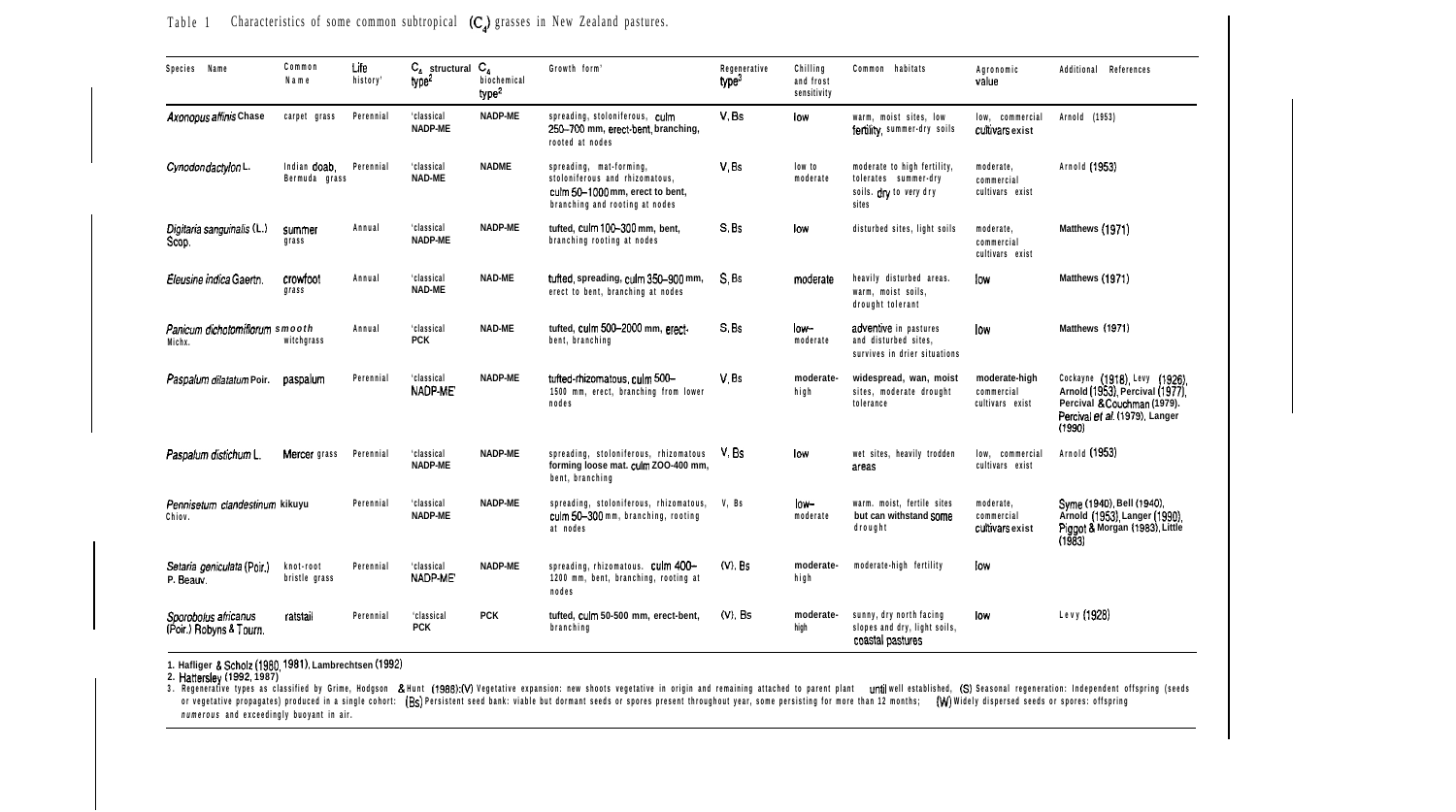defoliation by some invertebrates also reduces fitness of subtropical species, for example black beetle feeding can significantly reduce paspalum populations (Watson & Wrenn 1980). The composition of establishing plant communities may also be altered by selective consumption of seeds and seedlings. For example, black field crickets feed on ryegrass (and to a lesser extent clover) seeds in preference to those of paspalum and broadleaf weed species (Blank et al. 1980).

Subtropical grasses also have the potential to alter subsequent plant community structure by hosting invertebrates which may then switch to temperate species. Black beetle populations can build up under paspaium, and then become a ryegrass pest once the paspalum supply is exhausted (Watson & Wrenn 1980). Kikuyu facilitates population increases of invertebrates of potential pest status against temperate species by promoting a dense ground cover and favourable microclimates, e.g., soldier fly (Robertson & Blank 1982), black beetle (Watson & Wrenn 1980) and sIugs (Barker 1989). Such hosting of invertebrate pests by subtropical species can lead to subsequent damage to ryegrass and white clover when subtropical pastures are renovated and sown to temperate species (Blank & Olsen 1988; Barker et al. 1990).

Weed ingress as a result of invertebrate pests, or management factors can also lead to invasion by other pest species. As indicated above, annual subtropical grasses may contribute to invasion by annual poa during the winter. Barker (1993) has shown that annual poa can lead to rapid population build-up of Argentine stem weevil in pastures which can then switch to and damage perennial ryegrass.

### **Species distributions in pastures**

### **Ordination analysis**

The assortment of different subtropical  $(C_4)$  grasses and temperate  $(C_1)$  species in response to different climatic, soil, management and other factors in New Zealand pastures can be examined in part by using ordination techniques and pasture survey data. This form of analysis identifies similarities and differences in species ecology and distributions.

This analytical process sorts samples from vegetation to give ordered changes in species importance that reflect underlying environmental gradients. In the following analysis, species profiles collected from pastures in Northland, Auckland and the Waikato region in a pasture survey conducted in 1987438 (Field & Forde 1990) have been sorted along two ordination axes. Each profile represented the abundance of the various species growing on a specific land use capability  $(LUC)$  class, as estimated from 25

to 30 sampling points along a 1 km farm walk. The 120 sampled farms were randomly selected to represent the appropriate proportions of the various land classes within counties from Mangonui in the north to Waitomo and Ohinemuri in the south.

Ordination scores for samples and species, obtained from a correspondence analysis using the package BIOMECO (Roux 1985), identified similarities and differences among species in their ecology and distributions along two ordination axes. The axes reflect the importance of the underlying gradients in species ecologies (Figure 1). The distribution of samples from different farming enterprises, geographical locations and LUC classes indicated that Axis 1 represents a productivity and disturbance gradient. Species found predominantly in rotationally-grazed pastures on better land classes have high Axis 1 scores, with those restricted lo set-stocked, hill country pastures having large negative scores. Axis 2 represents a climatic gradient with the few species having high scores restricted to either warm, dry locations or pastures north of Auckland.

Ryegrass and white clover were found across a wide range of environments and therefore are centrally located on the axes. Paspalum appears to have a wide adaptation in the north, falling close to ryegrass and white clover. Indian doab, summer grass, crowfoot grass and Mercer grass are grouped with prairie grass in being restricted to flatter land under rotational grazing. The positioning of the annuals indicates that the opportunity to establish occurs only where the severe disturbance of rotational grazing opens niches during early summer. Ratstail is adapted to the same steeper land that is the centre of distribution of browntop, sweet vernal, crested dogstail and Yorkshire fog. The increasing displacement above Axis 1 of ratstail, carpet grass and kikuyu is evidence of their better competitiveness on warmer, drier north-facing slopes and warmer, northerly locations. Carpet grass shares a range of adaptation with vulpia hair grass and subterranean and suckling clovers, while kikuyu appears to be out on its own. South of Auckland, there was, at least in 1988, little evidence of penetration of subtropical grasses into the moister, cooler hill country.

This test of the above predictions confirms that the relative distributions of species are predictable, in part, from an understanding of the plant characteristics of the different species. In particular, the annual species (summer grass and crowfoot grass) and Mercer grass tend to be associated with higher fertility disturbed sites with similarity to weedy species such as dock and plantain. Paspalum tends to have a general coverage across sites reflecting tolerance of a wide range of climatic, soil and management conditions. Carpet grass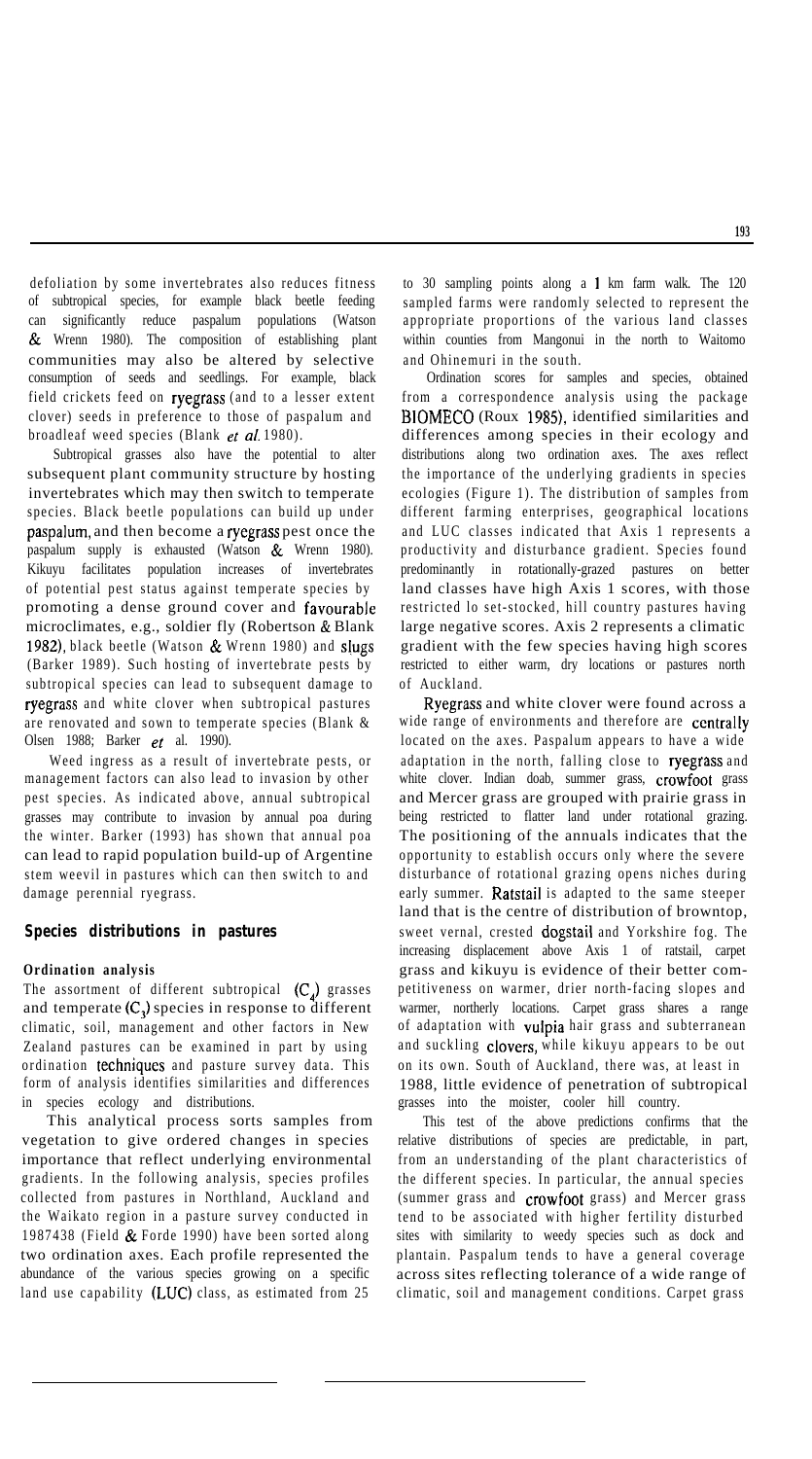and ratstail tend to occupy lower fertility sites with similarity to dogstail, vulpia hair grass and other lower fertility grasses. Kikuyu shows a tendency for lower fertility, warmer sites. This possibly reflects poorer frost tolerance and a higher temperature requirement for growth. However, as kikuyu can occupy a wide range of sites, the result may reflect the high effectiveness of pasture renewal programmes which artificially displace kikuyu out of dairy farming systems.

# **Distribution between pastoral land uses in Northland**

It is valuable to examine how these differences in species ecology translate into the distribution of these different subtropical species in different pastoral land uses in the Northland region (Table 2). The distribution and relative abundance of subtropical grass species at 53 locations throughout Northland from Cape Reinga to Kaiwaka was surveyed in 1990 (Woods & Andrewes 1990). Sites were stratified into different land use types and several locations within major land use classes were sampled. Within each selected habitat, species presence was recorded in a  $200 \text{ cm}^2$  quadrat placed at 10 m intervals along three 100 m long transects.

Kikuyu and paspalum were the most prevalent species, both in abundance and distribution among habitats (Table 2). Carpet grass, ratstail and Mercer grass were the other common perennial species. Species abundance differed depending on land use. Ratstail and carpet grass tended to be more abundant in sheep and beef cattle pasture than in dairying. Mercer grass tended to be more abundant in dairying and cattle enterprises. Crowfoot, summer grass and smooth witchgrass were the most prevalent annual species. These

annuals tended to be more prevalent in cattle enterprises, consistent with greater disturbance of vegetative cover by cattle grazing.

**Figure** 1 Ordination analysis of distributions of subtropical and temperate grasses in northern New Zealand pastures. Axis 1 is associated with increasing fertility and disturbance, and Axis 2 is associated with increasing temperature. Central locations on the axes represent widespread distributions and increasing extremes represent more restricted distributions. Species with similar locations on the axes indicate similar distributions (see text). Subtropical  $(C_{\lambda})$  grasses (closed circles) Aaf, *Axonopus ajfinis:* Pcl, *Pennisetum clandestinum;* Pdil, *Paspalum dilatatum;* Dsa, *Digitaria sanguinalis;* Ein, *Eleusine indica;* Pdis, Paspalum distichum; Cda, *Cynodon dactylon*; Saf, *Sporobolus africanus*. Temperate *(C,)* grasses (open circles): Lol, *Lolium* spp (ryegrass); Aca, *Agrostis capillaris* (browntop); Aod, *Anthoxanthum odoratum* (sweet vernal); Hla, *Holcus lanatus* (Yorkshire fog): Ptr, *Poa trivialis* (poa trivialis); Bwi, *Bromus willdenowii* (prairie grass): Dgl, *Dactylis glomerata* (cocksfoot); Fru, *Festuca rubra* (Chewings or red fescue): Vbr, *Vulpia bromoides* (vulpia hair grass); Rra, *Rytidosperma racemosa* (danthonia); Bho, *Eromus hordeaceus (goose* grass); Ccr, *Cynosurus cristatus* (crested dogstail). Temperate (C,) legumes (open triangles) Tre, *Trtjolium repens* (white clover): Lan, *Lotus angustissimus* (slender birdsfoot trefoil): Lpe, *Lotuspedunculatus* (lotus); Tdu, *Tnjolium dubium* (suckling clover); Tpr, Trifolium pratense (red clover); Tsu, Trifolium subterraneum (subterranean clover); Tfr, *Trifolium fragiferum* (strawberry clover). Temperate (C,) forbs (open squares) Hra, *Hypochaeris radicata* (catsear); Rac, *Rumex acetosa* (sorrel); Rob, *Rumex obtusifolius* (dock); Tof, *Taraxacum officinale* (dandelion); Rsa, *Ranunculus sardous* (buttercup); Pla, *Plantago lanceolata* (plantain); Ami, *Achilles millefolium* (yarrow); Pma, *Plantago major* (greater plantain).

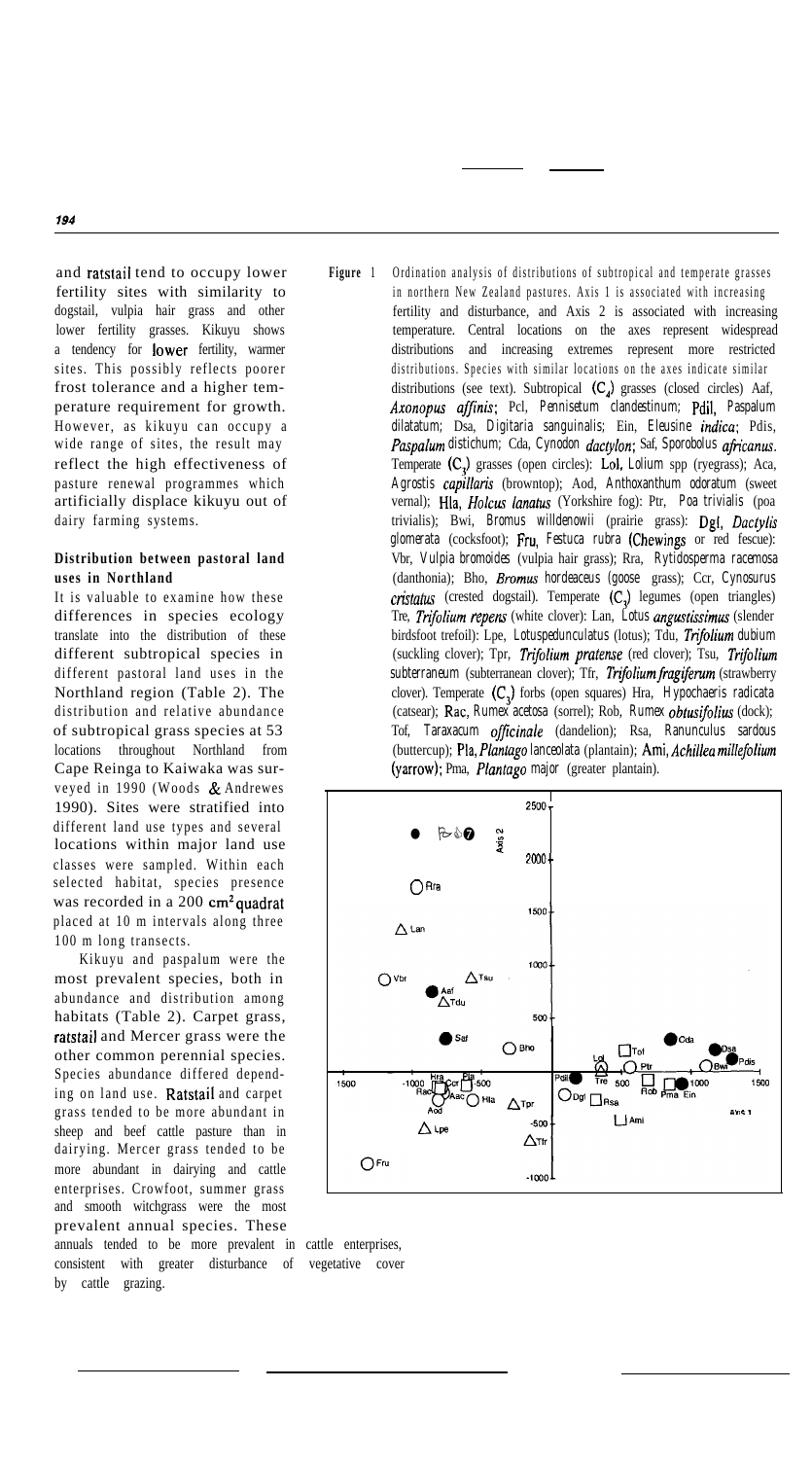| Table<br>.<br>11.00<br>use<br>subtropical<br>different<br>grasses<br>1n<br>between<br>land<br>Distribution<br>Northland.<br>0Ì<br>types |  |
|-----------------------------------------------------------------------------------------------------------------------------------------|--|
|-----------------------------------------------------------------------------------------------------------------------------------------|--|

| Name<br>Species          |                     | Dairy              |                    | Sheep & Beef     | Cattle finishing ------ |                  |  |
|--------------------------|---------------------|--------------------|--------------------|------------------|-------------------------|------------------|--|
|                          | Presence'<br>$(\%)$ | Abundance'<br>(% ) | Presence<br>$(\%)$ | Abundance<br>(%) | Presence<br>(%)         | Abundance<br>(%) |  |
| Axonopus affinis         | 48                  | C                  | 43                 |                  | 60                      |                  |  |
| Cynodon dactylon         | 14                  |                    | 21                 |                  |                         |                  |  |
| Digitaria sanguinalis    | 38                  |                    | 21                 |                  | 30                      |                  |  |
| Eleusine indica          | 33                  |                    | 21                 |                  | 30                      |                  |  |
| Panicum dichotomifiorum  | 24                  |                    |                    |                  |                         |                  |  |
| Paspalum dilatatum       | 86                  | 15                 | 75                 |                  | 90                      | 9                |  |
| Paspalum distichum       | 57                  |                    | 14                 |                  | 30                      |                  |  |
| Pennisetum clandestinum  | 71                  | 24                 | 61                 |                  | 80                      | 30               |  |
| Setaria geniculata       | 0                   |                    |                    |                  |                         |                  |  |
| Sporobolus<br>africanus  | 29                  |                    | 39                 |                  | 30                      |                  |  |
| habitats<br>Number<br>0f | 21                  |                    | 28                 |                  | 10                      |                  |  |

I. Percentage of the number of habitats sampled where species was present.

2. Percentage of the total number of quadrats sampled where species was present.

# **Conclusions**

Short-term and longer-term changes in climatic variability (including increases in winter and summer rainfall, decreases in frequency of frost and increases in the frequency of warm periods and short periods of water stress) may increase the abundance of both perennial and annual subtropical grasses.

The impact of climatic effects may be compounded by intensification of land use and greater grazing pressure (as with cattle grazing), leading to a greater proportion of annual grasses and additions of persistent seed bank loadings in soil.

The abundance of the annual subtropical grasses smooth witchgrass, summer grass and crowfoot grass is predicted to increase in the future. These grasses may"'contribute to a deterioration of pastures by developing persistent gaps and by harbouring invertebrate pasture pests.

,Management strategies aimed at increasing the competitiveness of temperate species (such as use of fertiliser, summer-active temperate species and grazing strategies to reduce pasture damage in winter and overgrazing in summer) may be helpful in reducing the rate of spread of subtropical species.

Improved subtropical grass types should be investigated for New Zealand conditions. These could include the NAD-ME types characteristic of drier situations to improve drought-tolerance characteristics for summer-dry sites, and subtropical  $C_i$  species.

temperate species in New Zealand would be useful in with pesticide treatments in pasture renovation by developing better management of subtropical grasses airect drilling. *New Zealandjournal o/agricultural*<br>in temperate pastures and in optimising forage supply research 33: 595–605. in temperate pastures and in optimising forage supply

and quality in livestock production systems in northern New Zealand.

#### **ACKNOWLEDGEMENTS**

Thanks to Dr Paul Hattersley for helpful comments on the classification of biochemical types. This research was supported by AgResearch with Non-specific Output Funding.

### **REFERENCES**

- Arnold, E.H. 1953. Some sub-tropical and other grasses in Northland. *Proceedings of the New Zealand Grassland Association 15: 79-89.*
- Baars, J.A.; Percival, N.S.; Goold, G.J.; Weeda, W.C. 1979. The use of grazing pressure to manipulate the balance of paspalum/ryegrass based pasture. *Proceedings of the New Zealand GrassIand Association 41: 89-95.*
- Barker, G.M. 1989. Slug problems in New Zealand agriculture. Proceedings of an International Symposium on Slugs and Snails in World Agriculture. BCPC Monograph No. 41. pp. 59-68.
- Barker, G.M. 1993. Contribution of the weed grass Poa **annua** to population phenology and recruitment of Argentine stem weevil in northern New Zealand pastures. *Proceedings of 6th Australasian Grassland Invertebrate Ecology Conference:* 155- *160.*
- An improved understanding of the role of climate Barker, G.M.; Addison, P.J.; Robertson, L.N.; in competitive interactions between subtropical and Willoughby, B.E. 1990. Interactions of seeding rate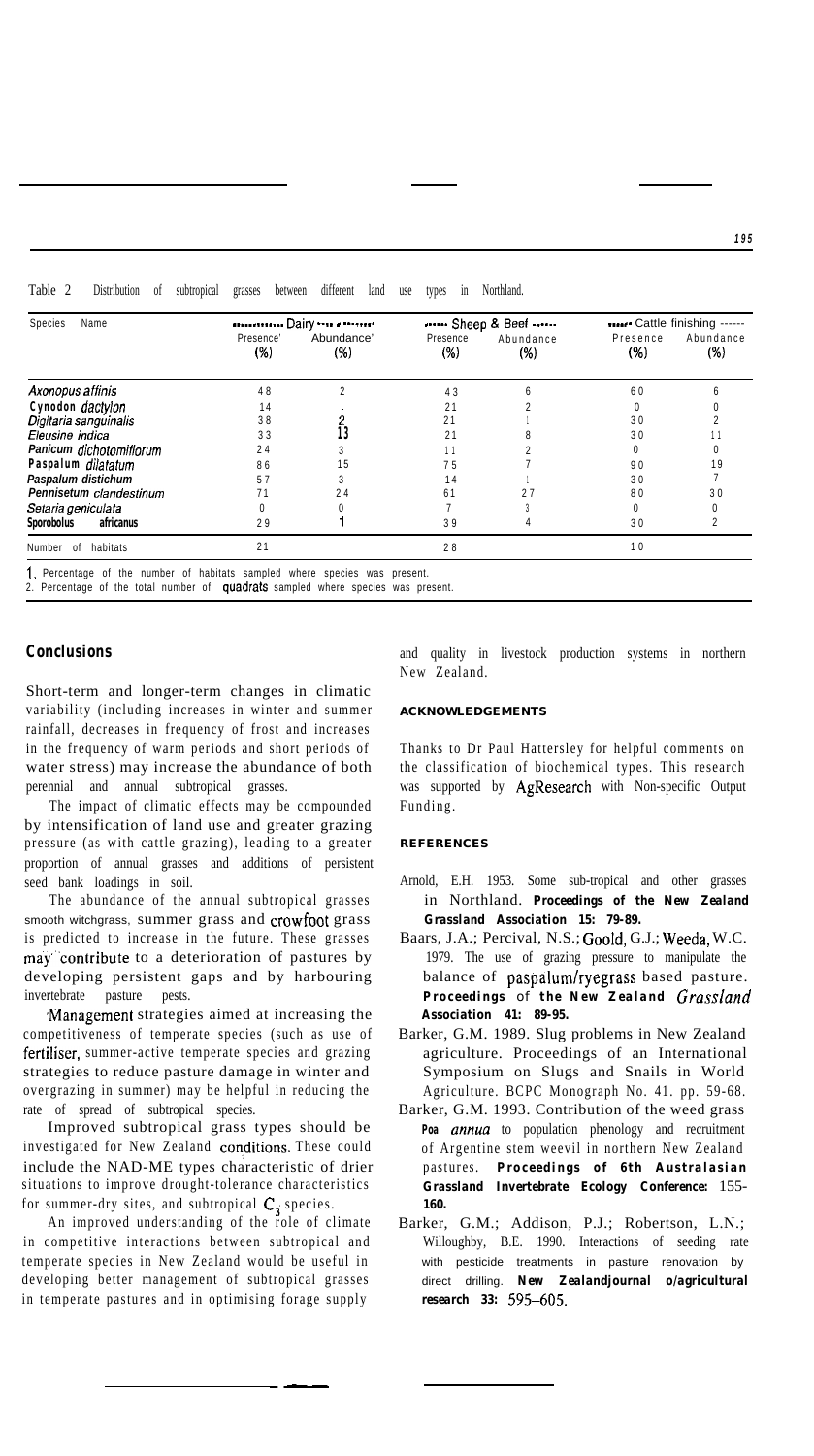- Bell, J.E. 1940. Kikuyu grass has a place in holding **sand dunes.** *New Zealandjournal of agriculture 61:* 347-348.
- Blank, R.H.; Olson, M.H. 1988. Effect of black beetle, in association with nitrogen and summer spelling, on pasture production on sandy soils. *New Zealand journal of agriculfural research 31: 445-453.*
- Blank, R.H.; Olson, M.H.; Cox, N.R.; Bell, D.S. 1980. Black field cricket *(Teleogryllus commodus)* **food** preferences between sixteen pasture species. New *Zealand journal of agricultural research 23: 409-* 415.
- Cheeseman, F.L.S. 1906. Manual of the New Zealand Flora. Government Printer, Wellington.
- Cockayne, A.H. 1918. Paspalum in New Zealand. New *Zealand journal of agriculture 16: 87-91.*
- Edgar, E.; Shand, J.E. 1987. Checklist of Panocoid grasses naturalised in New Zealand; with a key to native and naturalised genera and species. New *Zealand journal of botany 2.5: 343-353.*
- Field, T.R.O.; Forde, M.B. 1990. Effects of climate warming on the distribution of  $C_4$  grasses in New Zealand. *Proceedings ofthe New Zealand Grassland Association 51: 47-50.*
- Grime, J.P.; Hodgson, J.G.; Hunt, R. 1988. Comparative Plant Ecology. A functional approach to common British species. Oxford University Press.
- Hafliger, E.: Scholz, H. 1980. Grass Weeds I: Weeds of the Subfamily Panicoideae. CIBA-GEIGY, Switzerland.
- Hafliger, E.; Scholz, H. 1981. Grass Weeds 2: Weeds of the Subfamilies Chloridoideae, Pooideae, Oryzoideae. CIBA-GEIGY, Switzerland.
- Hattersley, P.W. 1983. The distribution of  $C_3$  and  $C_4$ grasses in Australia in relation to climate. *Oecologia (Berlin), 57:* 113-l 28.
- Hattersley, P.W. 1987. Variations in photosynthetic pathway.In Soderstrom, T.R.; Hilu K.W.: Campbell, C.S.; Barkworth, M.E. (Eds). Grass systematics and evolution. pp. 49-64. Smithsonian Institute Press, Washington D.C.
- Hattersley, P.W. 1992.  $C_4$  photosynthetic pathway variation in grasses (Poaceae): its significance for arid and semi-arid lands. In Chapman, G. (Ed) *Desertified Grasslands: Their Biology and Management* pp. 181-212. Academic Press, London.
- Hattersley P.W.; Watson, L. 1992. Diversification of photosynthesis In Chapman, G.P. (Ed) Grass Evolution and Domestication pp. 38-116. Cambridge University Press.
- Healy, A.J. 1946. Contributions to a knowledge of the naturalised flora of New Zealand. *Transactions* O/ *the Royal Society of New Zealand 75: 389-404.*
- Hunt, W.F. 1979. Effects of treading and defoliation height on the growth of *Paspalum dilatatum* Poir. *New Zealand journal of agricultural research 22:* 69-75.
- King, P.D.; Mercer, C.F.; Meekings, J.S. 1981. Ecology of black beetle *(Ffeteronychus arator).* Influence of plant species on larval consumption, utilisation and growth. *Entomologia experimentalis et applicata* 29: 104-l 16.
- Lambrechtsen, N.C. 1992. What grass is that? New Zealand Department of Scientific and Industrial Research, Information Series No. 87, GP Print, Wellington.
- Langer, R.H.M. 1990. Pasture plants In Langer, R.H.M. (Ed.) Pastures: Their ecology and management. Oxford University Press.
- Levy, E.B. 1926. The grasslands of New Zealand. Series II. North Island hill country. *New Zealand journal of agriculture 33: 361-378.*
- Levy, E.B. 1928. The grasslands of New Zealand. Grasses and clovers 'for hill country. New *Zealand journal of agriculture 37: 229-238.*
- Little, C. 1983. Kikuyu grass: surprise indeed. New *Zealand journal of agriculture 147: 5.*
- Matthews, L.J. 1971. Warm-zone annual grasses. *Proceedings of the New Zealand Weed and Pest Control Conference 24: 85-96.*
- Miles, CO.; Munday SC.; Holland, P.T.; Smith, B.L.; Embling, P.P.; Wilkins, A.L. 1991. Identification of a sapogenin glucuronide in the bile of sheep affected *byPanicum dichotomiflorum* toxicosis.New *Zealand veterinary journal 39:* 150-l 52
- Moloney, S. 1990. 'Huge change' in pastures; Ryegrass losing battle. *Dairy Exporter 66: 22.*
- Panetta, F.D.; Wardle, D.A. 1992. Gap size and regeneration in a New Zealand dairy pasture. *Australian journal of ecology 17:* 169-I 75.
- Pearcy, R.W.; Ehleringer, J. 1984. Comparative ecophysiology of C, and C, plants. *Plant, cell and environment 7,* 1-13.
- Percival, N.S. 1977. Survey of paspalum in New Zealand pastures. *New Zealand journal of experimental agriculture 5:* 219-226.
- Percival, N.S.; Couchman, J.N. 1979. Evaluation of paspalum *(Paspalum dilatatum* Pair.) selections. I. Variation among populations. *NewZealandjournal of experimental agriculture 7: 59-64.*
- Percival, N.S.; Lambert, J.P.; Christie, A.R.J.; McClintock, M. 1979. Evaluation of paspalum *(Paspalum dilatatum* Pair.) II. Productivity under grazing. *New Zealand journal of experimental agriculture 7: 65-69.*
- Percival, N.S.; McClintock, M.B. 1982. Role of grazing management in manipulating the balance of ryegrass